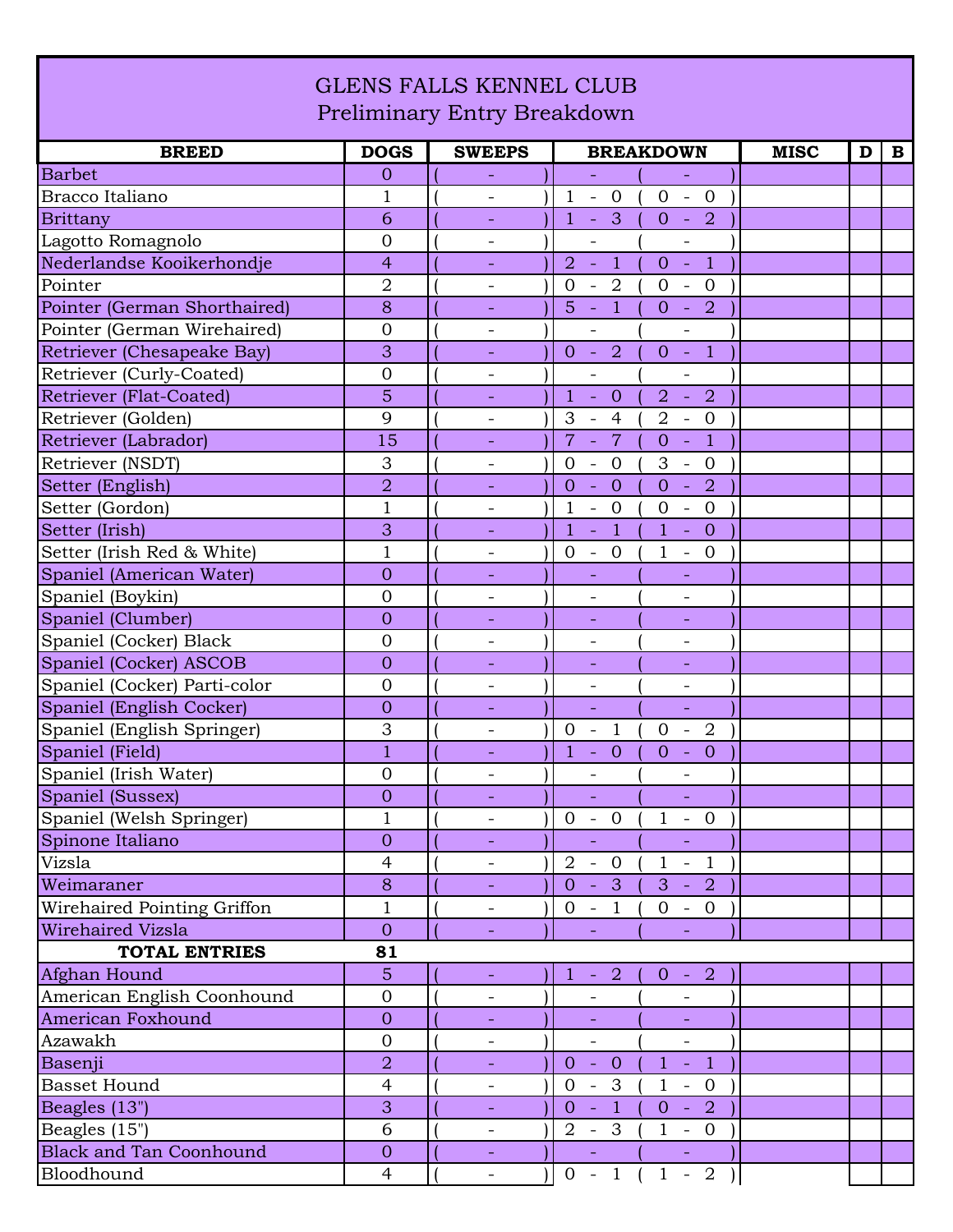| <b>Bluetick Coonhound</b>     | $\overline{0}$   |                          | $\Box$                                                          | $\mathbb{L}^2$                                             |  |
|-------------------------------|------------------|--------------------------|-----------------------------------------------------------------|------------------------------------------------------------|--|
| Borzoi                        | 4                |                          | $-2$<br>$\overline{0}$                                          | $\overline{2}$<br>$-0$                                     |  |
| Cirneco dell'Etna             | 1                | $\overline{\phantom{a}}$ | $\overline{0}$<br>$\mathbf{0}$<br>$\sim$                        | $\mathbf{1}$<br>$\overline{0}$<br>$\sim$                   |  |
| Dachshund (Longhaired)        | 20               |                          | 8<br>8<br>$\mathbb{L}$                                          | $\mathbf{1}$<br>3<br>$\mathbb{L}$                          |  |
| Dachshund (Smooth)            | 3                |                          | $\overline{0}$<br>$\overline{0}$<br>$\omega$                    | $-3$<br>$\overline{O}$                                     |  |
| Dachshund (Wirehaired)        | 6                | $\overline{\phantom{a}}$ | 3<br>$-0$                                                       | $\overline{2}$<br>$-1$                                     |  |
| English Foxhound              | $\overline{0}$   |                          | $\Box$                                                          | ÷,                                                         |  |
| Grand Basset Griffon Vendeen  | $\mathbf{1}$     | $\overline{\phantom{a}}$ | $\Box$<br>$\mathbf{1}$<br>$\mathbf{0}$                          | $\mathbf{0}$<br>$\mathbb{Z}^2$<br>$\overline{0}$           |  |
| Greyhound                     | 3                |                          | $\overline{2}$<br>$\overline{0}$<br>$\Box$                      | $\mathbf{1}$<br>$\overline{0}$<br>L,                       |  |
| Harrier                       | $\overline{2}$   | $\overline{\phantom{a}}$ | $\overline{0}$<br>$\overline{1}$<br>$\mathcal{L}_{\mathcal{A}}$ | $\mathbf{1}$<br>$-0$                                       |  |
| Ibizan Hound                  | $\overline{2}$   | $\equiv$                 | $-1$<br>$\overline{0}$                                          | $1 -$<br>$\overline{0}$                                    |  |
| Irish Wolfhound               | $\overline{4}$   | $\qquad \qquad -$        | $\overline{0}$<br>3<br>$\mathcal{L}_{\mathcal{A}}$              | $\mathbf{1}$<br>$\overline{0}$<br>$\pm$                    |  |
| Norwegian Elkhound            | $\overline{0}$   |                          | $\Box$                                                          | $\blacksquare$                                             |  |
| Otterhound                    | $\mathbf 1$      | $\overline{\phantom{a}}$ | $\mathbf{0}$<br>$\overline{0}$<br>$\mathcal{L}_{\mathcal{A}}$   | $\mathbf{1}$<br>$-0$                                       |  |
| Petit Basset Griffon Vendeen  | $\mathbf{1}$     |                          | $-0$<br>$\overline{0}$                                          | $-1$<br>$\overline{0}$                                     |  |
| Pharaoh Hound                 | $\overline{0}$   | $\overline{\phantom{a}}$ | $\qquad \qquad -$                                               | $\overline{\phantom{a}}$                                   |  |
| Plott                         | $\overline{0}$   |                          | u,                                                              | $\equiv$                                                   |  |
| Portuguese Podengo Pequeno    | $\mathbf 1$      | $\overline{\phantom{0}}$ | $0 - 0$                                                         | $1 - 0$                                                    |  |
| Redbone Coonhound             | $\overline{0}$   | $\overline{\phantom{a}}$ | ÷,                                                              | $\Box$                                                     |  |
| Rhodesian Ridgeback           | $\overline{7}$   | $\overline{\phantom{0}}$ | $\overline{2}$<br>$\overline{2}$<br>$\overline{\phantom{a}}$    | 3<br>$\overline{0}$<br>$\sim$                              |  |
| Saluki                        | 3                |                          | $\overline{0}$<br>$\overline{2}$<br>$\mathbb{H}^2$              | $1 - 0$                                                    |  |
| Scottish Deerhound            | $\overline{2}$   |                          | $\mathbf{1}$<br>$\mathbf{1}$<br>$\bar{\phantom{a}}$             | $-0$<br>$\boldsymbol{0}$                                   |  |
| Sloughi                       | $\overline{0}$   | $\equiv$                 | $\equiv$                                                        | ÷.                                                         |  |
| Treeing Walker Coonhound      | $\overline{0}$   | $\overline{\phantom{a}}$ | $\overline{\phantom{a}}$                                        | $\overline{\phantom{a}}$                                   |  |
| Whippet                       | 13               |                          | $\overline{2}$<br>$\overline{7}$<br>$\equiv$                    | 3<br>$\mathbf{1}$<br>$\equiv$                              |  |
|                               |                  |                          |                                                                 |                                                            |  |
| <b>TOTAL ENTRIES</b>          | 98               |                          |                                                                 |                                                            |  |
| Akita                         | 5                |                          | $\overline{0}$<br>$-3$                                          | $\mathbf{1}$<br>$-1$                                       |  |
| Alaskan Malamute              | $\overline{0}$   | $\overline{\phantom{a}}$ |                                                                 |                                                            |  |
| <b>Anatolian Shepherd Dog</b> | $\overline{0}$   |                          | ÷,                                                              | ÷,                                                         |  |
| Bernese Mountain Dog          | $\mathbf{1}$     |                          | $\mathbf{1}$<br>$\overline{0}$<br>$\overline{\phantom{a}}$      | $\overline{0}$<br>$\overline{0}$<br>$\sim$                 |  |
| <b>Black Russian Terrier</b>  | $\overline{0}$   |                          |                                                                 |                                                            |  |
| Boerboel                      | $\boldsymbol{0}$ | $\overline{\phantom{a}}$ | $\blacksquare$                                                  | $\overline{\phantom{a}}$                                   |  |
| <b>Boxer</b>                  | 8                |                          | $\overline{0}$<br>$\overline{4}$<br>$\sim$                      | $\overline{3}$<br>$\mathbf{1}$<br>$\equiv$                 |  |
| Bullmastiff                   | $\mathbf 0$      | $\qquad \qquad -$        |                                                                 |                                                            |  |
| Cane Corso                    | $\overline{0}$   |                          |                                                                 |                                                            |  |
| Chinook                       | $\overline{0}$   | $\overline{\phantom{a}}$ | $\overline{a}$                                                  | $\overline{\phantom{0}}$                                   |  |
| Doberman Pinscher             | 12               | $\overline{\phantom{a}}$ | 3<br>$\overline{4}$<br>$\equiv$                                 | 3<br>$\overline{2}$<br>$\equiv$                            |  |
| Dogo Argentino                | $\overline{0}$   | $\overline{\phantom{a}}$ |                                                                 |                                                            |  |
| Dogue de Bordeaux             | $\theta$         |                          |                                                                 |                                                            |  |
| German Pinscher               | $\mathbf 0$      | $\overline{\phantom{a}}$ | $\overline{\phantom{0}}$                                        | $\overline{\phantom{a}}$                                   |  |
| Giant Schnauzer               | $\mathbf{1}$     | $\overline{\phantom{a}}$ | $\mathbf{1}$<br>$\overline{0}$<br>$\sim$                        | $\overline{O}$<br>$-0$                                     |  |
| Great Dane                    | 5                | $\qquad \qquad -$        | 3<br>$\overline{0}$<br>$\overline{\phantom{a}}$                 | $\mathbf{1}$<br>$\overline{1}$<br>$\pm$                    |  |
| <b>Great Pyrenees</b>         | 3                |                          | $\overline{2}$<br>$\mathbf{1}$<br>$\equiv$                      | $\overline{0}$<br>$\overline{0}$<br>$\sim$                 |  |
| Greater Swiss Mountain Dog    | 3                | $\overline{\phantom{a}}$ | 2<br>$\mathbf 1$<br>$\overline{\phantom{a}}$                    | $- 0$<br>$\mathbf{0}$                                      |  |
| Komondor                      | $\theta$         | $\overline{\phantom{a}}$ | $\overline{\phantom{a}}$                                        | $\equiv$                                                   |  |
| Kuvasz                        | $\mathbf 0$      |                          |                                                                 |                                                            |  |
| Leonberger                    | $\mathbf{1}$     |                          | $\overline{0}$<br>$-0$                                          | $1 - 0$                                                    |  |
| Mastiff                       | 1                | $\overline{\phantom{a}}$ | $\overline{0}$<br>$\mathbf{1}$<br>$\overline{\phantom{a}}$      | $\mathbf{0}$<br>$\overline{0}$<br>$\overline{\phantom{a}}$ |  |
| Neapolitan Mastiff            | $\overline{0}$   | $\overline{\phantom{a}}$ | ÷,                                                              |                                                            |  |
| Newfoundland                  | 3                | $\overline{\phantom{a}}$ | $\mathbf{1}$<br>$\mathbf{1}$<br>$\sim$                          | $1 - 0$                                                    |  |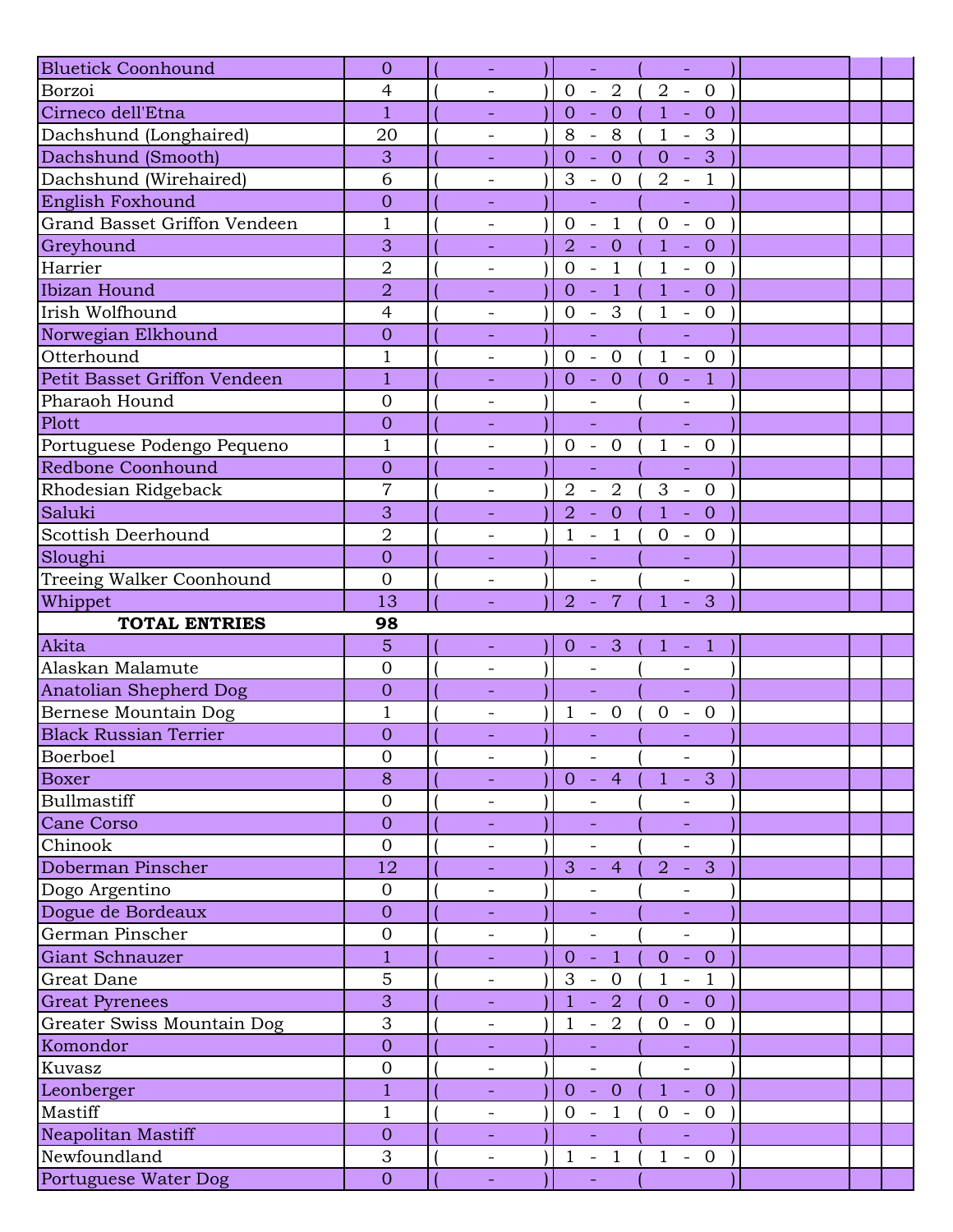| Rottweiler                         | 13             |                          |                | $3 - 6$ (                    |                              | $3 - 1$        |  |  |
|------------------------------------|----------------|--------------------------|----------------|------------------------------|------------------------------|----------------|--|--|
| Saint Bernard                      | $\overline{O}$ |                          |                |                              |                              |                |  |  |
| Samoyed                            | $\overline{2}$ | $\overline{\phantom{a}}$ |                |                              | $0 - 1 (1 - 0$               |                |  |  |
| Siberian Husky                     | $\overline{7}$ |                          |                |                              | $1 - 4 (1 - 1)$              |                |  |  |
| <b>Standard Schnauzer</b>          | $\mathbf{0}$   |                          |                | ÷                            |                              |                |  |  |
| <b>Tibetan Mastiff</b>             | $\overline{0}$ |                          |                |                              |                              |                |  |  |
| <b>TOTAL ENTRIES</b>               | 65             |                          |                |                              |                              |                |  |  |
| Airedale Terrier                   | 3              | $\equiv$                 |                | $1 - 2$                      | $0 - 0$                      |                |  |  |
| American Hairless Terrier          | $\overline{0}$ |                          |                | $\frac{1}{2}$                |                              |                |  |  |
| American Staffordshire Terrier     | 13             |                          |                | $3 - 8$                      | $1 - 1$                      |                |  |  |
| <b>Australian Terrier</b>          | $\mathbf{0}$   |                          |                | $\overline{\phantom{0}}$     |                              |                |  |  |
| <b>Bedlington Terrier</b>          | $\overline{0}$ |                          |                |                              | $\omega$                     |                |  |  |
| <b>Border Terrier</b>              | $\mathbf{1}$   | $\overline{\phantom{a}}$ | $0 -$          | $\mathbf{1}$                 | $\mathbf{0}$<br>$\mathbb{L}$ | $\overline{0}$ |  |  |
| <b>Bull Terrier (Colored)</b>      | $\overline{0}$ |                          |                |                              |                              |                |  |  |
| <b>Bull Terrier (White)</b>        | $\mathbf{0}$   | $\qquad \qquad -$        |                | $\overline{a}$               | $\overline{\phantom{a}}$     |                |  |  |
| Cairn Terrier                      | 3              | $\equiv$                 |                | $0 - 2$                      | $0 - 1$                      |                |  |  |
| Cesky Terrier                      | $\overline{0}$ | $\qquad \qquad -$        |                |                              |                              |                |  |  |
| Dandie Dinmont Terrier             | $\overline{0}$ |                          |                |                              | ÷,                           |                |  |  |
| Fox Terrier (Smooth)               | 5              | $\overline{\phantom{a}}$ | $4 -$          | $\overline{1}$               | $\overline{0}$               | $- 0$          |  |  |
| Fox Terrier (Wire)                 | $\overline{0}$ |                          |                |                              |                              |                |  |  |
| Glen of Imaal Terrier              | $\mathbf{0}$   | $\overline{\phantom{a}}$ |                | $\overline{\phantom{a}}$     | $\overline{\phantom{a}}$     |                |  |  |
| <b>Irish Terrier</b>               | $\mathbf{1}$   |                          |                | $1 - 0$                      | $0 - 0$                      |                |  |  |
| Kerry Blue Terrier                 | $\mathbf{0}$   |                          |                | $\overline{\phantom{0}}$     | $\overline{\phantom{a}}$     |                |  |  |
| <b>Lakeland Terrier</b>            | $\overline{2}$ | $\equiv$                 |                | $1 - 0$                      | $\overline{0}$               | $-1$           |  |  |
| Manchester Terrier (Standard)      | $\overline{0}$ | $\overline{\phantom{a}}$ |                | $\overline{\phantom{0}}$     |                              |                |  |  |
| Miniature Bull Terrier             | $\overline{0}$ | ÷,                       |                | $\Box$                       | $\mathbb{L}$                 |                |  |  |
| Miniature Schnauzer                | $\overline{7}$ |                          |                | $0 - 4($                     | $2 - 1$                      |                |  |  |
| Norfolk Terrier                    | $\overline{0}$ |                          |                | ÷,                           | ÷,                           |                |  |  |
| Norwich Terrier                    | $\mathbf 1$    | $\overline{\phantom{a}}$ | $0 -$          | $\overline{0}$               | $\mathbf{1}$<br>$\sim$       | $\overline{0}$ |  |  |
| Parson Russell Terrier             | $\overline{1}$ |                          | $\overline{0}$ | $\overline{0}$<br>$\sim$ $-$ | $\mathbf{1}$<br>$\omega$     | $\overline{0}$ |  |  |
| Rat Terrier                        | $\mathbf{0}$   |                          |                |                              | $\overline{\phantom{0}}$     |                |  |  |
| Russell Terrier                    | $\theta$       | -                        |                | $\equiv$                     | $\equiv$                     |                |  |  |
| <b>Scottish Terrier</b>            | $\mathbf{1}$   |                          |                | $0 - 1$                      | $\overline{0}$               | $-0$           |  |  |
| Sealyham Terrier                   | $\overline{0}$ |                          |                | $\equiv$                     | $\equiv$                     |                |  |  |
| <b>Skye Terrier</b>                | $\overline{0}$ |                          |                |                              |                              |                |  |  |
| <b>Soft Coated Wheaten Terrier</b> | $\overline{0}$ |                          |                |                              |                              |                |  |  |
| Staffordshire Bull Terrier         | 6              | $\overline{\phantom{a}}$ |                | $2 - 4$                      | $\overline{0}$               | $-0$           |  |  |
| <b>Welsh Terrier</b>               | $\mathbf{1}$   |                          | $0 -$          | $\overline{0}$               | $0 - 1$                      |                |  |  |
| West Highland White Terrier        | $\overline{2}$ |                          | $\overline{0}$ | $-0$                         | $2 - 0$                      |                |  |  |
| <b>TOTAL ENTRIES</b>               | 47             |                          |                |                              |                              |                |  |  |
| Affenpinscher                      | $\mathbf 0$    | $\overline{\phantom{a}}$ |                | $\overline{\phantom{a}}$     | $\overline{\phantom{a}}$     |                |  |  |
| <b>Biewer Terrier</b>              | $\mathbf{1}$   | $\equiv$                 |                | $0 - 0$                      | $0 - 1$                      |                |  |  |
| <b>Brussels Griffon</b>            | $\overline{0}$ |                          |                | $\overline{a}$               | $\overline{a}$               |                |  |  |
| Cavalier King Charles Spaniel      | 12             | $\overline{\phantom{a}}$ |                | $7 - 3$                      | $1 - 1$                      |                |  |  |
|                                    | 5              |                          |                |                              |                              |                |  |  |
| Chihuahua (Long Coat)              |                | $\overline{\phantom{a}}$ | $\mathbf{1}$   | $-2$                         | $\mathbf{1}$                 | $-1$           |  |  |
| Chihuahua (Smooth Coat)            | 3              | $\overline{\phantom{a}}$ | $\overline{0}$ | $\sim$<br>$\overline{1}$     | $\mathbf{1}$                 | $-1$           |  |  |
| <b>Chinese Crested</b>             | 3              | $\qquad \qquad -$        | $\mathbf{1}$   | $\overline{0}$<br>$\equiv$   | $\overline{2}$               | $-0$           |  |  |
| English Toy Spaniel (B & PC)       | $\overline{0}$ |                          |                |                              |                              |                |  |  |
| English Toy Spaniel (KC & R)       | $\mathbf{0}$   | $\overline{\phantom{a}}$ |                |                              |                              |                |  |  |
| Havanese                           | 5              | $\sim$                   |                | $0 - 3$                      | $1 - 1$                      |                |  |  |
| Italian Greyhound                  | $\overline{4}$ | $\qquad \qquad -$        | $0 -$          | $\mathbf{1}$                 | $2 - 1$                      |                |  |  |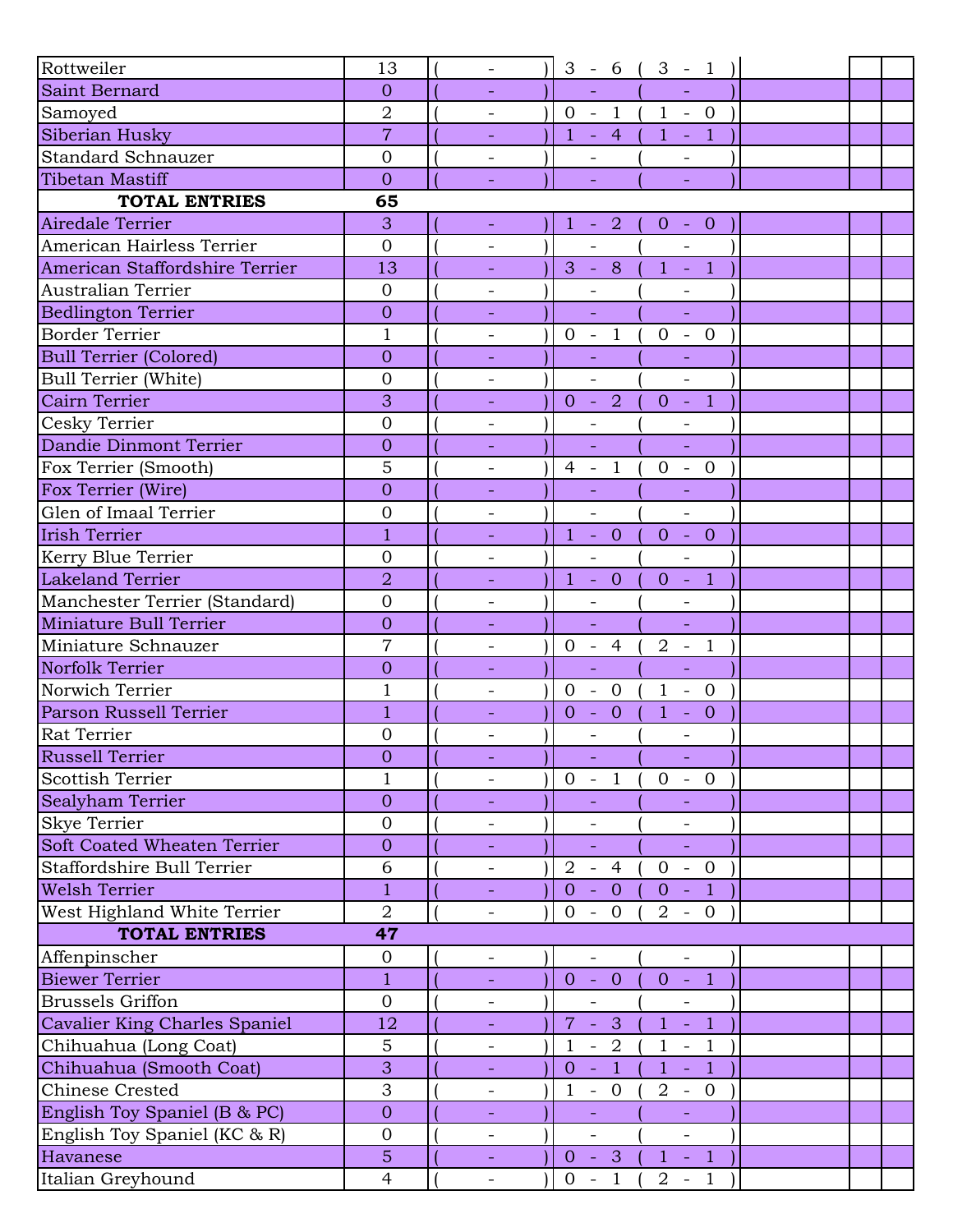| Japanese Chin                   | 9                | $\omega$                 | $2 - 5 ($<br>$2 - 0$                                                                                                       |
|---------------------------------|------------------|--------------------------|----------------------------------------------------------------------------------------------------------------------------|
| Maltese                         | $\overline{0}$   | $\overline{\phantom{a}}$ |                                                                                                                            |
| <b>Manchester Terrier (Toy)</b> | $\overline{0}$   | $\overline{\phantom{a}}$ | $\Box$<br>$\equiv$                                                                                                         |
| Miniature Pinscher              | $\mathbf{1}$     | $\qquad \qquad -$        | $\mathbf{1}$<br>$\mathbf{0}$<br>$\mathbf{0}$<br>$\overline{0}$<br>$\bar{\phantom{a}}$<br>$\mathbb{L}$                      |
| Papillon                        | $\overline{7}$   |                          | $\mathbf{1}$<br>$\overline{\mathbf{3}}$<br>3<br>$-0$<br>÷,                                                                 |
| Pekingese                       | 5                | $\overline{\phantom{a}}$ | $\overline{1}$<br>$\overline{2}$<br>$\overline{2}$<br>$- 0$<br>$\overline{\phantom{a}}$                                    |
| Pomeranian                      | 16               |                          | 3<br>3<br>$-10$<br>$- 0$                                                                                                   |
| Poodle (Toy)                    | 3                | $\qquad \qquad -$        | $1\,$<br>$\overline{2}$<br>$\overline{0}$<br>$-0$<br>$\overline{\phantom{a}}$                                              |
| Pug                             | 10               |                          | 3<br>$\overline{4}$<br>$\overline{2}$<br>$\overline{1}$<br>$\mathbb{L}$<br>$\sim$                                          |
| Russian Toy                     | $\mathbf{1}$     | $\overline{\phantom{a}}$ | $\mathbf{1}$<br>$\overline{0}$<br>$\mathbf{0}$<br>$- 0$<br>$\equiv$                                                        |
| Shih Tzu                        | 9                | $\blacksquare$           | $-8$<br>$\mathbf{1}$<br>$- 0$<br>$\overline{0}$                                                                            |
| Silky Terrier                   | $\mathbf{0}$     |                          |                                                                                                                            |
| Toy Fox Terrier                 | $\overline{0}$   |                          |                                                                                                                            |
| Yorkshire Terrier               | $\overline{0}$   | $\overline{\phantom{a}}$ | $\overline{\phantom{0}}$<br>$\overline{\phantom{a}}$                                                                       |
| <b>TOTAL ENTRIES</b>            | 94               |                          |                                                                                                                            |
| American Eskimo Dog             | $\mathbf{1}$     | $\overline{\phantom{a}}$ | $0 - 0$<br>$1 - 0$                                                                                                         |
| <b>Bichon Frise</b>             | $\overline{0}$   |                          | L,<br>÷,                                                                                                                   |
| <b>Boston Terrier</b>           | 5                | $\overline{\phantom{a}}$ | $0 - 4$<br>$\mathbf{1}$<br>$-0$                                                                                            |
| <b>Bulldog</b>                  | 3                | $\overline{\phantom{a}}$ | $\overline{2}$<br>$\mathbf{1}$<br>$\overline{0}$<br>$\overline{0}$<br>$\mathbb{Z}$<br>$\sim$                               |
| Chinese Shar-Pei                | $\mathbf{1}$     |                          | $\mathbf{1}$<br>$\mathbf 0$<br>$\overline{0}$<br>$\boldsymbol{0}$<br>$\mathbb{L}$<br>$\mathbb{L}$                          |
| <b>Chow Chow</b>                | $\overline{4}$   |                          | $\mathbf{1}$<br>$\mathbf{1}$<br>$\mathbf{1}$<br>$\overline{1}$<br>÷,<br>$\Box$                                             |
| Coton de Tulear                 | $\mathbf{1}$     | $\overline{\phantom{0}}$ | $\mathbf{0}$<br>$\mathbf{1}$<br>$\overline{0}$<br>$\overline{0}$<br>$\overline{\phantom{a}}$<br>$\overline{\phantom{a}}$   |
| Dalmatian                       | $\overline{4}$   | $\equiv$                 | $\overline{2}$<br>$\overline{2}$<br>$- 0$<br>$\overline{0}$<br>$\sim$                                                      |
| Finnish Spitz                   | $\mathbf{1}$     | $\overline{\phantom{a}}$ | $\mathbf{1}$<br>$\mathbf{0}$<br>$\boldsymbol{0}$<br>$\overline{0}$<br>$\overline{\phantom{a}}$<br>$\equiv$                 |
| French Bulldog                  | 19               | $\equiv$                 | 6<br>$\overline{2}$<br>÷,<br>$\overline{2}$<br>9<br>$\sim$                                                                 |
| Keeshond                        | 3                | $\qquad \qquad -$        | $\mathbf{1}$<br>$\overline{2}$<br>$-$ 0<br>$-0$                                                                            |
| Lhasa Apso                      | $\overline{0}$   | $\equiv$                 | $\Box$<br>$\equiv$                                                                                                         |
| Lowchen                         | $\mathbf{1}$     | $\overline{\phantom{a}}$ | $\overline{1}$<br>$\overline{0}$<br>$\overline{0}$<br>$0 -$<br>$\sim$                                                      |
| Norwegian Lundehund             | $\overline{0}$   | $\overline{\phantom{a}}$ | ÷,<br>$\Box$                                                                                                               |
| Poodle (Miniature)              | $\overline{2}$   | $\overline{\phantom{0}}$ | $\overline{1}$<br>$\overline{0}$<br>$\mathbf{0}$<br>$\overline{1}$<br>$\overline{\phantom{a}}$<br>$\overline{\phantom{a}}$ |
| Poodle (Standard)               | 24               | $\equiv$                 | 3<br>$-16$<br>$\overline{1}$<br>$\overline{4}$<br>$\sim$                                                                   |
| Schipperke                      | 5                | $\overline{\phantom{a}}$ | $\mathbf{1}$<br>$\mathbf{1}$<br>$-2$<br>$-1$                                                                               |
| Shiba Inu                       | $\overline{5}$   | ÷,                       | $-1$<br>$\overline{0}$<br>$\sim 10^7$<br>$\overline{4}$<br>$\overline{0}$                                                  |
| Tibetan Spaniel                 | $\overline{4}$   | $\overline{\phantom{a}}$ | $0 -$<br>$\overline{2}$<br>$1 - 1$                                                                                         |
| Tibetan Terrier                 | 3                | $\blacksquare$           | $\mathbf{1}$<br>$\clubsuit$<br>$0 - 1$<br>$\sim$                                                                           |
| Xoloitzcuintli                  | $\mathbf{1}$     | $\overline{\phantom{a}}$ | $\overline{0}$<br>$- 0$<br>$\mathbf{1}$<br>$-0$                                                                            |
| <b>TOTAL ENTRIES</b>            | 87               |                          |                                                                                                                            |
| Australian Cattle Dog           | $\mathbf{1}$     | $\overline{\phantom{a}}$ | $\mathbf 1$<br>$-0$<br>$\overline{0}$<br>$-0$                                                                              |
| Australian Shepherd             | 16               |                          | $5 - 6$<br>$3 - 2$                                                                                                         |
| <b>Bearded Collie</b>           | $\mathbf{1}$     | $\overline{\phantom{a}}$ | $0 -$<br>$\mathbf{1}$<br>$0 - 0$                                                                                           |
| <b>Beauceron</b>                | $\overline{0}$   |                          |                                                                                                                            |
| Belgian Laekenois               | $\boldsymbol{0}$ | $\qquad \qquad -$        | $\qquad \qquad -$<br>$\qquad \qquad -$                                                                                     |
| Belgian Malinois                | $\mathbf{1}$     | ÷,                       | $\overline{0}$<br>$\overline{0}$<br>$\overline{0}$<br>$\mathcal{L}_{\mathcal{A}}$<br>$\overline{1}$<br>$\equiv$            |
| Belgian Sheepdog                | $\overline{2}$   | $\overline{\phantom{a}}$ | $\mathbf{O}$<br>$\mathbf{1}$<br>$\overline{0}$<br>1<br>$\overline{\phantom{a}}$<br>$\overline{\phantom{a}}$                |
| Belgian Tervuren                | 5                | $\blacksquare$           | $\overline{2}$<br>$\mathbf{1}$<br>$2 - 0$<br>$\sim$                                                                        |
| Bergamasco Sheepdog             | $\mathbf 0$      | -                        |                                                                                                                            |
| <b>Berger Picard</b>            | $\theta$         |                          | ÷,<br>$\Box$                                                                                                               |
| <b>Border Collie</b>            | 3                | $\overline{\phantom{a}}$ | 3<br>$\overline{0}$<br>$\mathbf{0}$<br>$-0$<br>$\bar{\mathbb{Z}}$                                                          |
| <b>Bouvier des Flandres</b>     | $\mathbf{1}$     |                          | $\overline{0}$<br>$\overline{0}$<br>$\vert 1 \vert$<br>$\overline{0}$<br>$\sim$<br>$\sim$                                  |
| <b>Briard</b>                   | $\mathbf{1}$     | $\overline{\phantom{a}}$ | $0 - 0$<br>$0 - 1$                                                                                                         |
| Canaan Dog                      | $\overline{0}$   | $\equiv$                 | $\Box$<br>$\Box$                                                                                                           |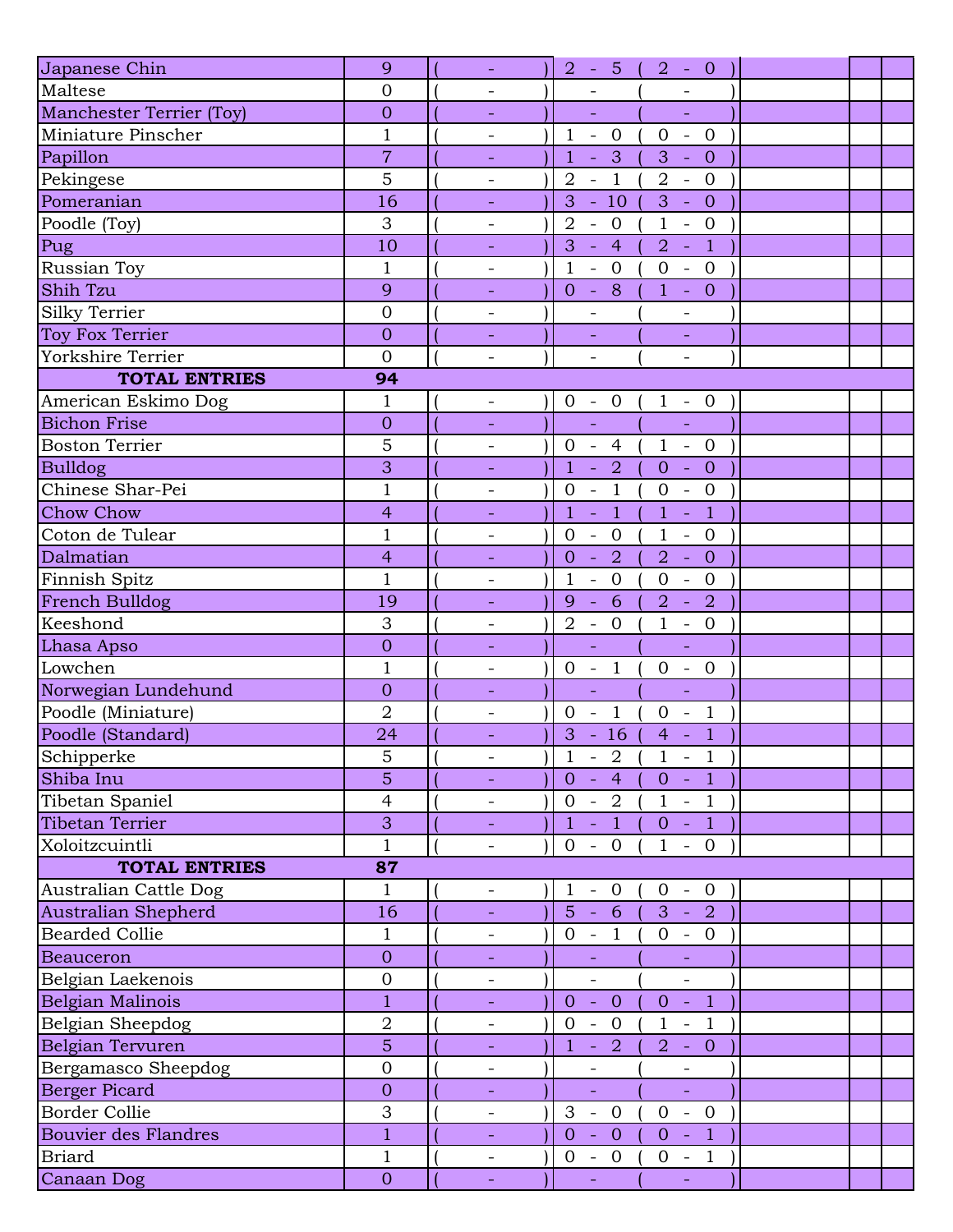| Cardigan Welsh Corgi        | 12             |  | 5<br>3<br>$\overline{\phantom{a}}$         | 3<br>$\overline{\phantom{a}}$              |  |  |
|-----------------------------|----------------|--|--------------------------------------------|--------------------------------------------|--|--|
| Collie (Rough)              | 3              |  | $\overline{2}$                             | $\overline{0}$<br>$\theta$<br>$\equiv$     |  |  |
| Collie (Smooth)             | 6              |  | $\overline{2}$<br>$\overline{\phantom{a}}$ | $\overline{2}$<br>$\overline{\phantom{a}}$ |  |  |
| Entlebucher Mountain Dog    | $\Omega$       |  |                                            |                                            |  |  |
| Finnish Lapphund            | 4              |  | 2<br>Ω                                     | 2<br>0                                     |  |  |
| German Shepherd Dog         | 6              |  | $\overline{2}$<br>3<br>$\equiv$            | $\overline{0}$<br>$\overline{\phantom{a}}$ |  |  |
| Icelandic Sheepdog          | $\Omega$       |  |                                            |                                            |  |  |
| Miniature American Shepherd | 8              |  | 5<br>÷.                                    | 2<br>$\overline{0}$<br>$\equiv$            |  |  |
| Mudi                        | $\Omega$       |  |                                            |                                            |  |  |
| Norwegian Buhund            | $\Omega$       |  |                                            |                                            |  |  |
| Old English Sheepdog        | $\overline{0}$ |  |                                            |                                            |  |  |
| Pembroke Welsh Corgi        | 16             |  | 3                                          | 2<br>$\overline{4}$                        |  |  |
| Polish Lowland Sheepdog     |                |  | ∩<br>0                                     |                                            |  |  |
| Puli                        | $\Omega$       |  |                                            |                                            |  |  |
| Pumi                        | 5              |  | 2<br>2                                     | $\Omega$                                   |  |  |
| <b>Pyrenean Shepherd</b>    |                |  | 0                                          | $\theta$<br>$\Omega$<br>$\blacksquare$     |  |  |
| Shetland Sheepdog           | 13             |  | $\overline{2}$                             | 3<br>$\overline{\phantom{a}}$              |  |  |
| Spanish Water Dog           | $\Omega$       |  |                                            |                                            |  |  |
| Swedish Vallhund            | $\Omega$       |  |                                            | $\overline{\phantom{0}}$                   |  |  |
| <b>TOTAL ENTRIES</b>        | 106            |  |                                            |                                            |  |  |

| <b>MISCELLANEOUS</b> |   | <b>JUNIOR SHOWMANSHIP</b>                 |
|----------------------|---|-------------------------------------------|
|                      |   |                                           |
|                      |   | Novice Junior (5)                         |
|                      |   | Novice Intermediate (35)<br>3             |
|                      |   | Novice Senior (65)                        |
|                      |   | Open Junior (100)                         |
|                      |   | Open Intermediate (135)<br>$\overline{2}$ |
|                      |   | Open Senior (165)<br>$\overline{2}$       |
|                      |   | Master (200)                              |
|                      |   |                                           |
| <b>TOTAL ENTRIES</b> | Ω | <b>TOTALS</b><br>9                        |

| <b>OBEDIENCE</b>          |                | <b>RALLY</b>      |                |
|---------------------------|----------------|-------------------|----------------|
|                           |                |                   |                |
| Novice A                  | 4              | Novice A (RB)     | 5              |
| Novice B                  | $\overline{7}$ |                   |                |
| Open A                    | 9              | Novice B (RC)     | $\overline{7}$ |
| Open B                    | 5              |                   |                |
| Utility A                 | 3              | Intermediate (RD) | 6              |
| <b>Utility B</b>          | 5              |                   |                |
| <b>Graduate Novice</b>    |                | Advanced A (RF)   | 1              |
| Graduate Open             |                |                   |                |
| Versatility               |                | Advanced B (RG)   | 9              |
| <b>Beginners Novice A</b> |                |                   |                |
| Beginners Novice B        | 7              | Excellent A (RJ)  |                |
| Veterans                  |                |                   |                |
| Preferred Novice          |                | Excellent B (RK)  | $\overline{7}$ |
| Preferred Open            |                |                   |                |
| Preferred Utility         |                | Master (RM)       | 9              |
|                           |                |                   |                |
| <b>TOTAL</b>              | 41             | <b>TOTAL</b>      | 4 <sub>4</sub> |

|                | <b>JUNIOR SHOWMANSHIP</b> |   |
|----------------|---------------------------|---|
|                |                           |   |
| 0              | Novice Junior (5)         |   |
| $\overline{0}$ | Novice Intermediate (35)  | З |
| $\overline{O}$ | Novice Senior (65)        |   |
| 0              | Open Junior (100)         |   |
| $\overline{0}$ | Open Intermediate (135)   | 2 |
| 0              | Open Senior (165)         | 2 |
| $\overline{O}$ | Master (200)              |   |
|                |                           |   |
|                | <b>TOTALS</b>             |   |

| <b>OBEDIENCE</b> |                | <b>RALLY</b>      |                |
|------------------|----------------|-------------------|----------------|
|                  |                |                   |                |
|                  | $\overline{4}$ | Novice A (RB)     | 5              |
|                  | $\overline{7}$ |                   |                |
|                  | 9              | Novice B (RC)     | $\overline{7}$ |
|                  | 5              |                   |                |
|                  | 3              | Intermediate (RD) | 6              |
|                  | 5              |                   |                |
| .ce              |                | Advanced A (RF)   | $\mathbf{1}$   |
| n                |                |                   |                |
|                  |                | Advanced B (RG)   | 9              |
| ice A            | 1              |                   |                |
| ice B            | $\overline{7}$ | Excellent A (RJ)  |                |
|                  |                |                   |                |
| ce               |                | Excellent B (RK)  | $\overline{7}$ |
| $\overline{1}$   |                |                   |                |
| ty               |                | Master (RM)       | 9              |
|                  |                |                   |                |
| <b>TOTAL</b>     | 41             | <b>TOTAL</b>      | 44             |